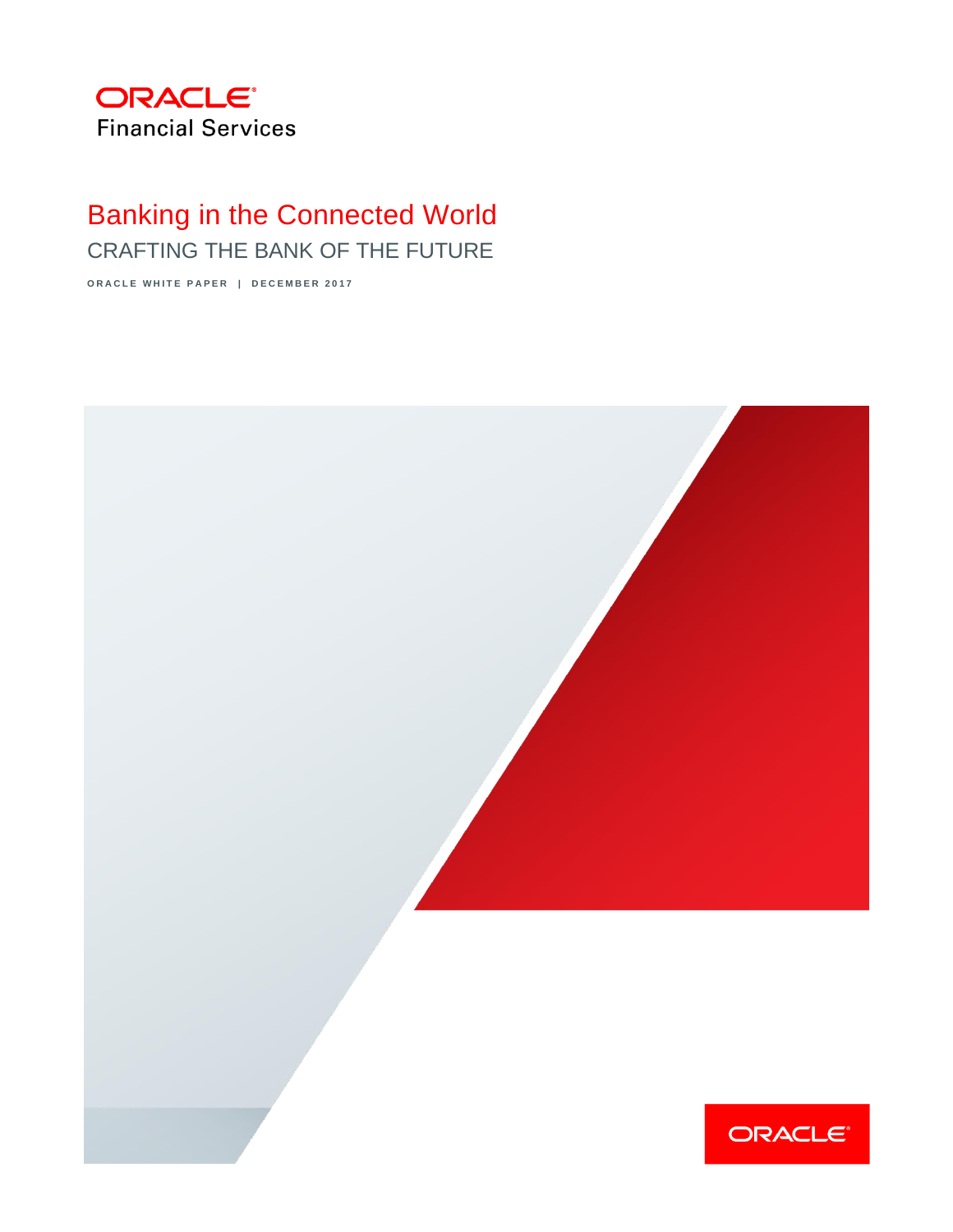# **Disclaimer**

The following is intended to outline our general product direction. It is intended for information purposes only, and may not be incorporated into any contract. It is not a commitment to deliver any material, code, or functionality, and should not be relied upon in making purchasing decisions. The development, release, and timing of any features or functionality described for Oracle's products remains at the sole discretion of Oracle.

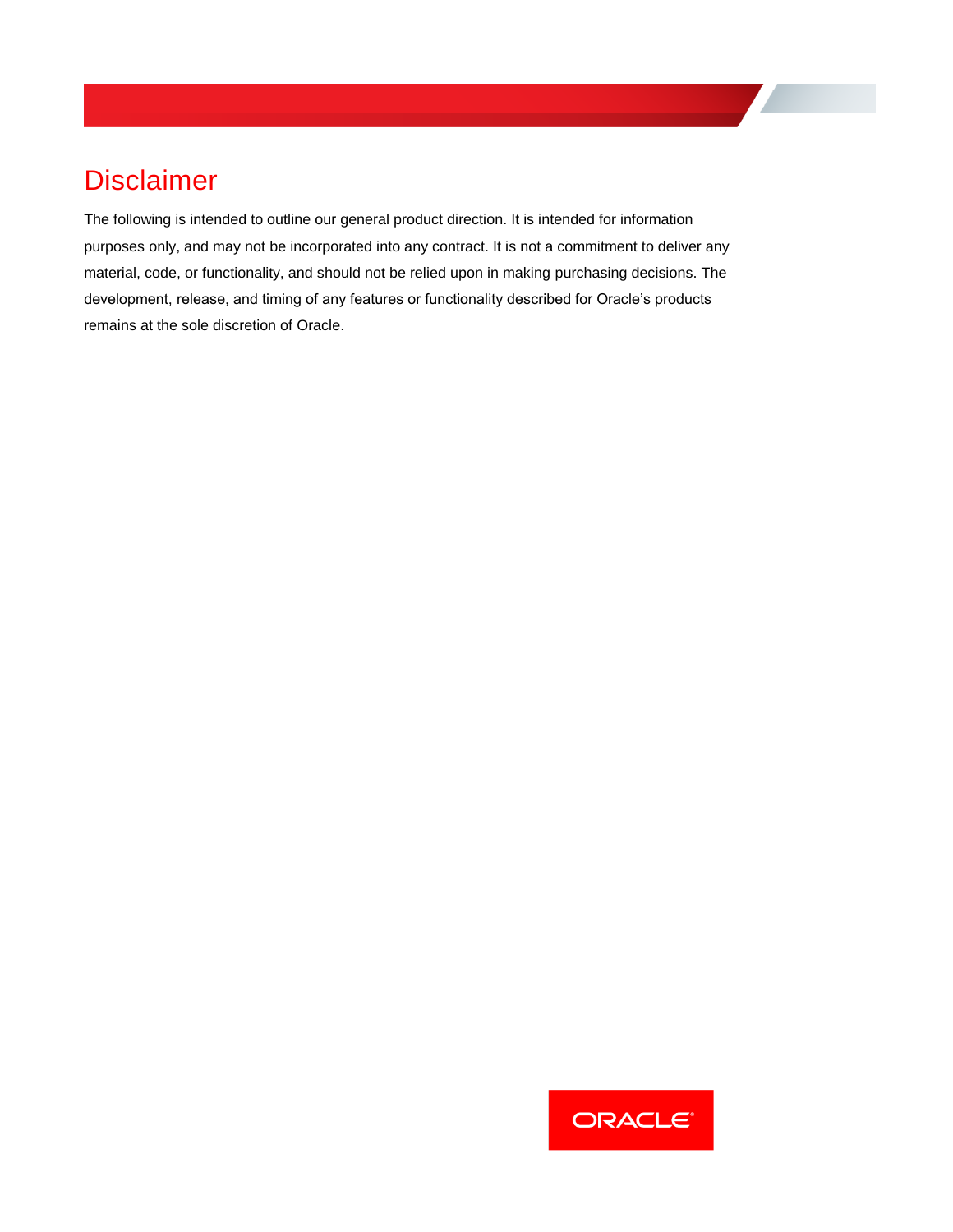# Table of Contents

<span id="page-2-0"></span>

| Introduction                                 | $\sqrt{2}$     |
|----------------------------------------------|----------------|
| The Changes in the World of Financial Market | 5              |
| Concept of Identity has Evolved              | 5              |
| <b>Shift towards Industrialized Services</b> | $\overline{7}$ |
| <b>Ubiquity through Partnership</b>          | $\mathsf 9$    |
| Differentiation by Narrow Service Focus      | 11             |
| Crafting the Bank of the Future              | 12             |
| Connectivity                                 | 12             |
| Componentization                             | 13             |
| Convenience                                  | 13             |
| <b>Future Banking Business Models</b>        | 13             |
| Intra-Bank                                   | 13             |
| App Market                                   | 14             |
| <b>Distributor</b>                           | 14             |
| Aggregator                                   | 14             |
| Platform                                     | 14             |
| Conclusion                                   | 15             |
| References                                   | 15             |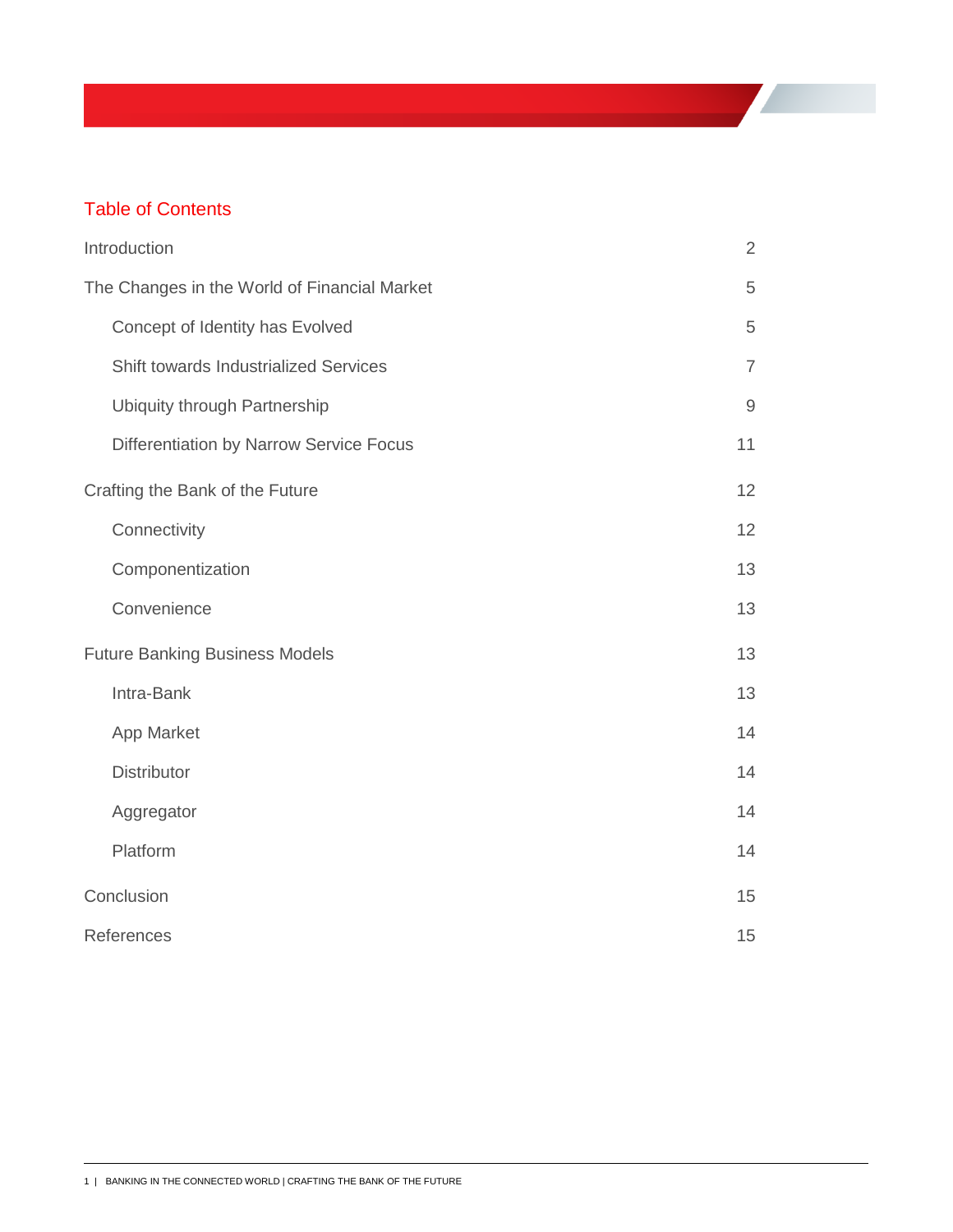## Introduction

The banking industry is in its metamorphosis state and it has evolved gradually from the traditional brick and mortar banks to digital banks. The banking models and channels have gone a long way ever since the Internet saga started. The Internet opened the gates towards digital transformation and innovation and completely revolutionized the banking industry by empowering banks to serve their customers in a better way thereby reducing costs and improving banking experience. The Internet changed the entire spectrum of banking right from gaining product information to buying the product. The acceptance level of using the banking services digitally started growing and it has now became a norm for brick and mortar banks to invest in the digital model to serve their customers online. The digital banking model brought into existence yet another paradigm shift in the banking industry when digital-only banks (also known as Neo-banks) emerged and started gaining momentum in the market.



### **Figure 1: TOTAL CURRENT ACCOUNT INTERACTIONS (IN MILLIONS)**  Source: CCIA CHANNEL IMPACT

The financial sector saw yet another shift when the Fintechs started emerging in the market and started leveraging the technology as their backbone to serve financial products to the consumers. According to the Global Fintech Report 2017<sup>1</sup> by PwC, 88% of financial institutions are increasingly concerned of losing revenue to financial technology firms starting with payments, fund transfer and personal finance sectors. Traditional banking institutions are at risk is due to the technological advancements and the pace of developments happening in the FinTech space.

The growing appetite of using mobile for financial transactions also fueled the digital banking transformation by introducing banking applications. In the figure 1, we can see that banks are riding high using the mobile channel and have delivered a stable, intuitive and innovative banking experience to their customers and have successfully captured a large chunk of customer base that was dominated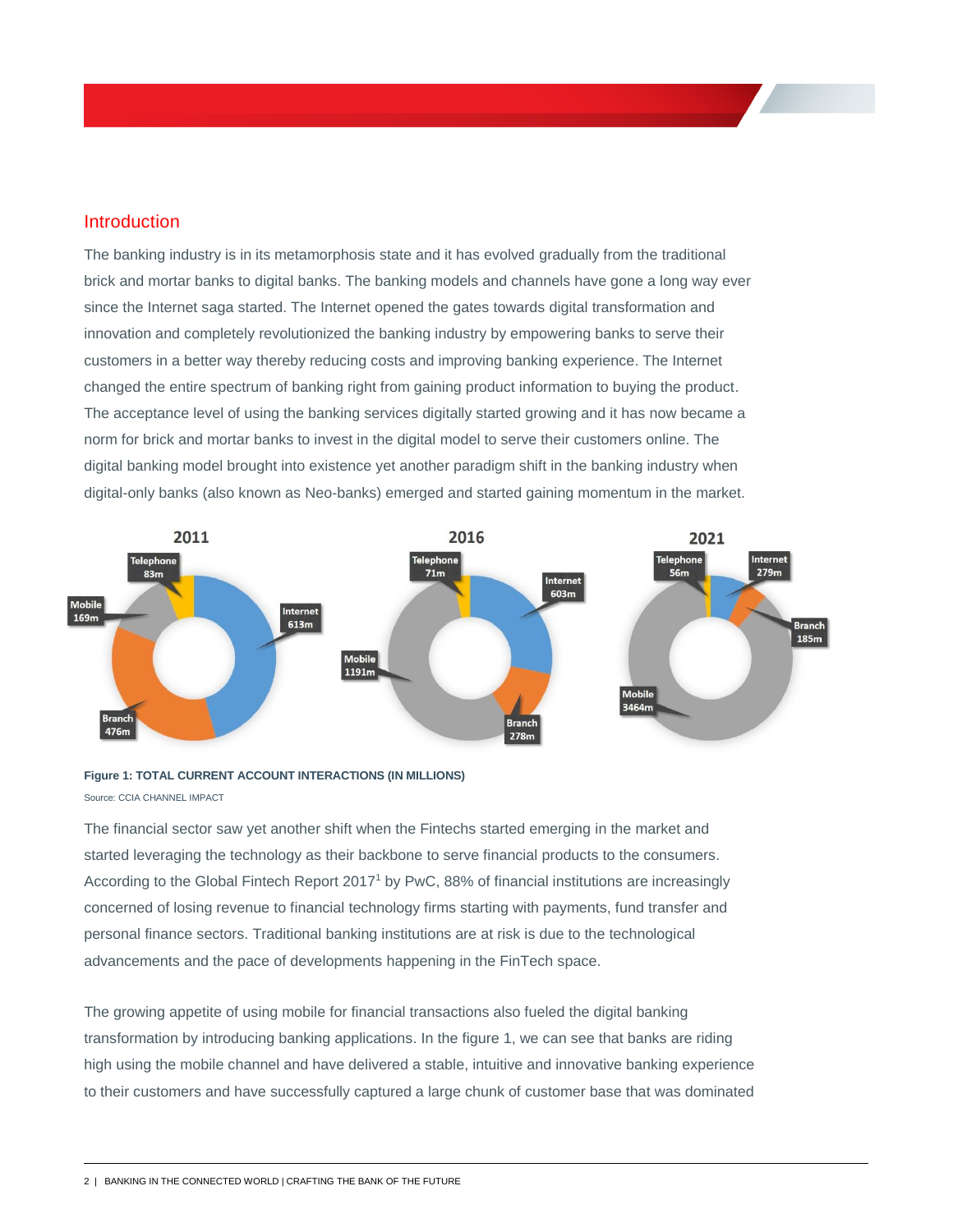earlier by traditional banking institutions. The mobile banking channel has completely dominated the market with the introduction of financial mobile applications specialized towards banking services like person to person payments, mobile photo check deposit/bill payment, account opening, credit monitoring, branch/ATM locater, personal finance management, customer support, and much more. This mobile banking revolution has also opened doors for innovation by allowing FinTechs to collaborate with traditional banks and offer better products and services. The banking future lies in the convergence of technology and people. Today, there is an unprecedented level of interconnections between people, organizations and devices giving rise to a new hyper connected world. Traditional banks need to start adopting business models that empower them to serve the customers of the future. Banks have started investing in innovation labs, which helps them to stay focused on using the technology to meet the needs of their customers and to ride the current and upcoming technology waves.

In the figure 2, we can see that majority of the banks are willing to invest in technologies concerning data analytics, mobile and artificial intelligence. Banking business models that keep technology at the core will in turn help the banks in keeping the customer at the center of their business. Banks driven by technology will be empowered to harness new innovative approaches to provide highly relevant and personalized experiences which otherwise is a challenging task for banks.



### **Figure 2: TECHNOLOGIES THAT BANKS ARE PLANNING TO INVEST**

Source: PwC

The digital disruption have brought about a new dimension to the existing banking fraternity by utilizing the technological advances in areas such as APIs, data intelligence mobile, internet, AI, blockchain, telecommunications, machine learning, big data and IOT. Traditional banks that are not willing to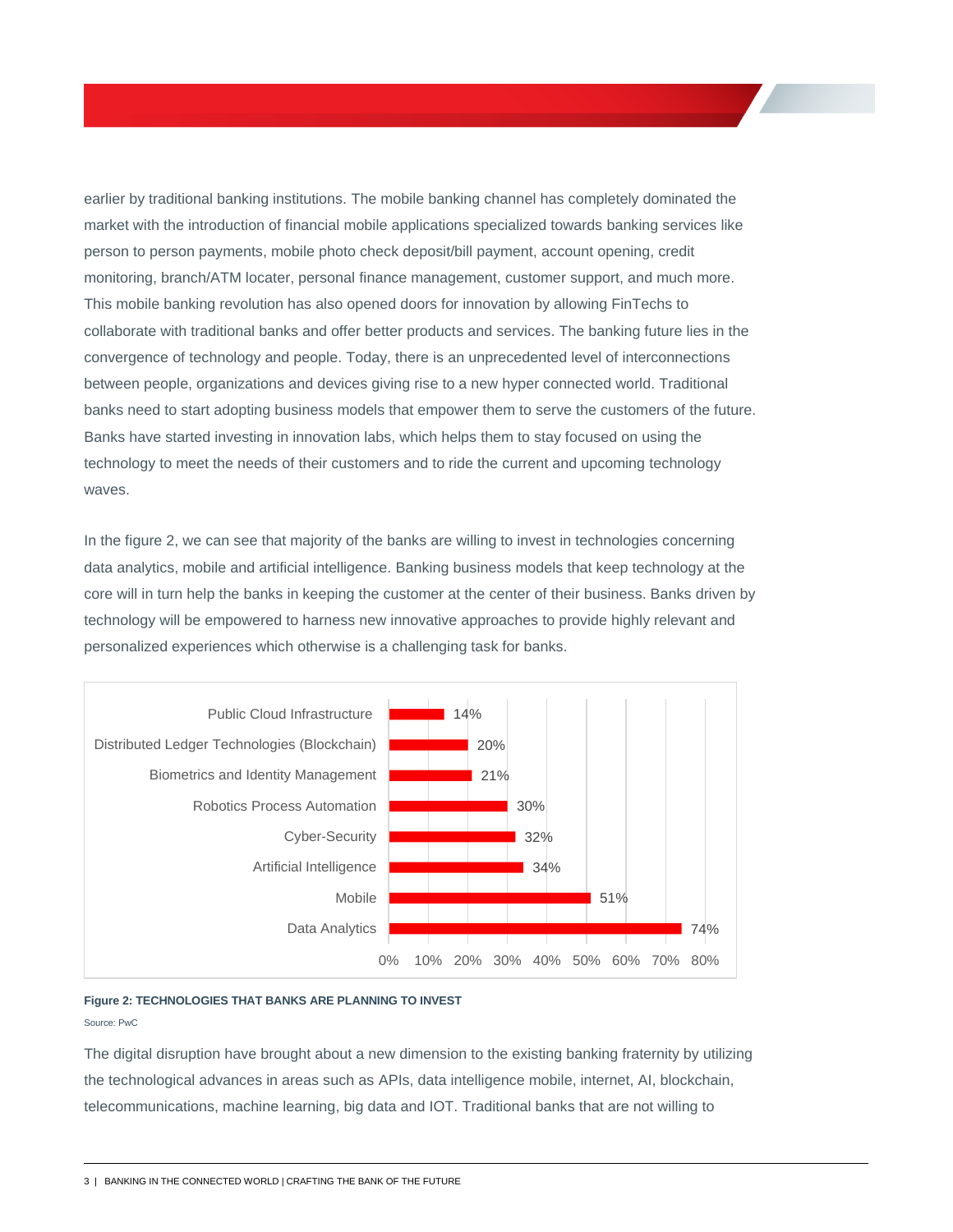change are bound to face fierce competition in terms of product differentiation, customer experience and price. This digital revolution has forced the banking sector to enter a new realm where technology and innovation paves the path towards tremendous growth in terms of revenue and customer base.

This whitepaper examines how the financial market is changing and emphasizes on the how the future banks should craft themselves to stay relevant to their customers.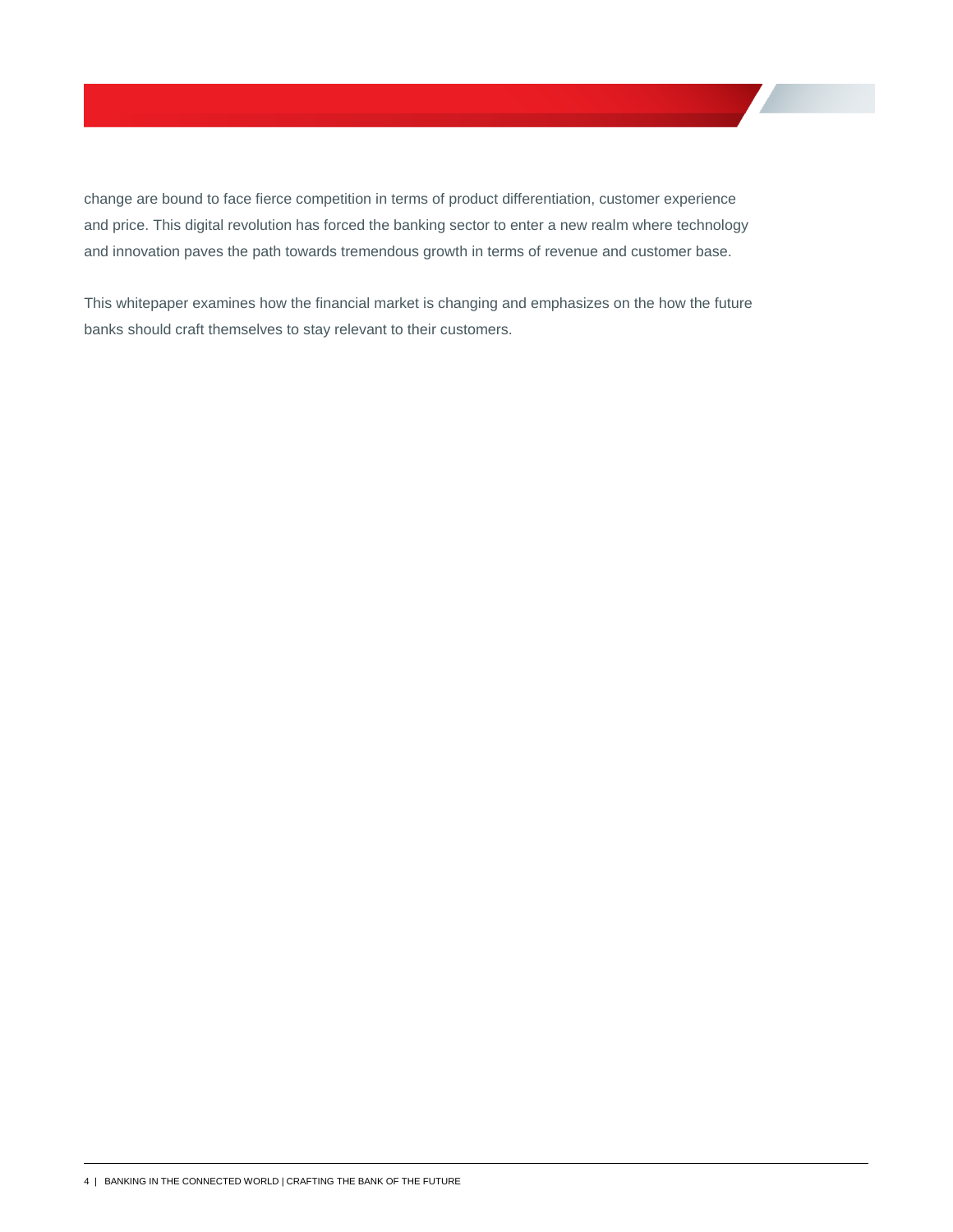# The Changes in the World of Financial Market

The financial market is going through rapid changes in terms of customer expectations, technology, customer experience, and delivery channels. Keeping the focus on the customer in the midst of all these changes has turned to be a challenging task for the financial institutions. These changes are pushing the financial market towards an 'Always-on, Hyper connected, Hyper-social' ecosystem.

The four fundamental changes that are taking place in the financial market at a global level are listed below:

- 1. Concept of Identity has Evolved
- 2. Shift towards Industrialized Services
- 3. Ubiquity through Partnership
- 4. Differentiation by Narrow Service Focus

Let us now discuss in detail on the four fundamental changes:

#### **1. Concept of Identity has Evolved**

The banks of the future will totally depend around the digital identity of its users and their interactions with the bank. Contextual, transactional and location based digital footprints are creating identity patterns not confined to physical attributes. Digital identities are taking the center stage towards the growth of the bank and forming a strong relationship between the customer and the bank. When was the last time you thought of visiting a branch for making a fund transfer or buy new products offered by the bank?



#### **Figure 3: GLOBAL MOBILE BANKING USERS (IN BILLIONS)**

Source: Juniper Research: KPMG Analysis

According to the Juniper research report as shown in figure 3, more than 1 billion mobile phone users will be using their mobile devices for banking purposes by the end of 2017 and set to rise to 1.8 billion by 2019. The banking tasks that used to take place in person at the bank branches are now happening virtually as per the convenience of the customer. The mobile channel is currently dominating the customer identity market and banks are continuously working on ways to simplify the ways in which a user can be given authentication for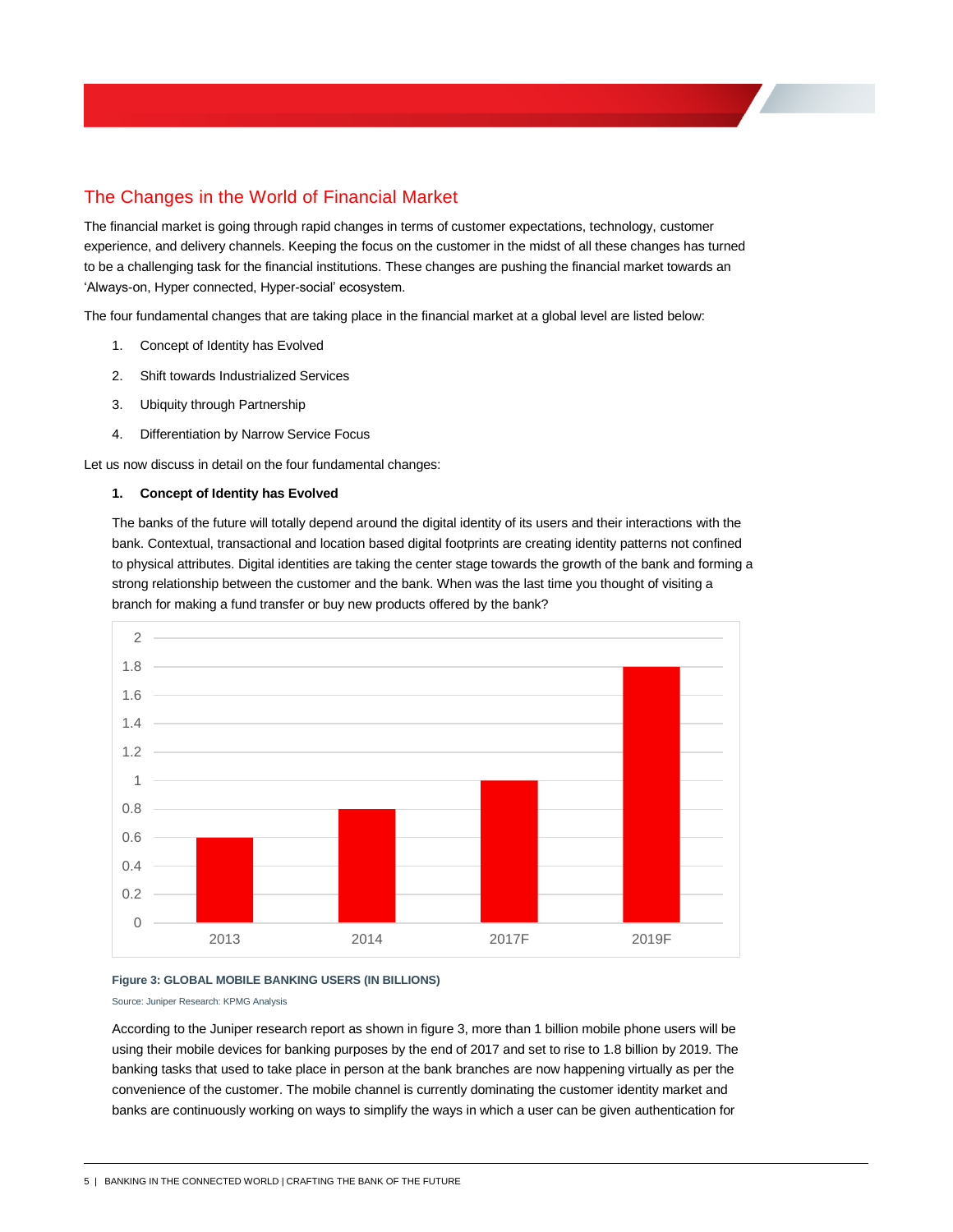banking services in a user-friendly manner. Customers have also started to embrace biometric authentication for the convenience and security of the customer. Innovation in the field of providing biometric authentication services to the customer using their mobile device could very well put an end to the password woes. In the figure 4 shown below, we can see that the adoption of mobile as a banking channel is well accepted across the globe and the penetration rate is growing steadily.



#### **Figure 4: MOBILE BANKING PENETRATION BY COUNTRY**

#### Source: UBS Evidence Lab

The mobile has a greater influence in creating the digital identity for consumers and helping both the bank and the consumer achieve success in a hyper connected world. Figure 5 below shows that there will be 4.78 billion mobile phone users in 2020. The mobile identity will become the core touchpoint for consumers to have a secure access to services such as banking, retail, transportation, payment and other digital services that can be accessed by a mobile phone in real-time and from any part of the globe.



#### **Figure 5: MOBILE PHONE USERS WORLDWIDE (IN BILLIONS)**

Source: eMarketer, Sep 2016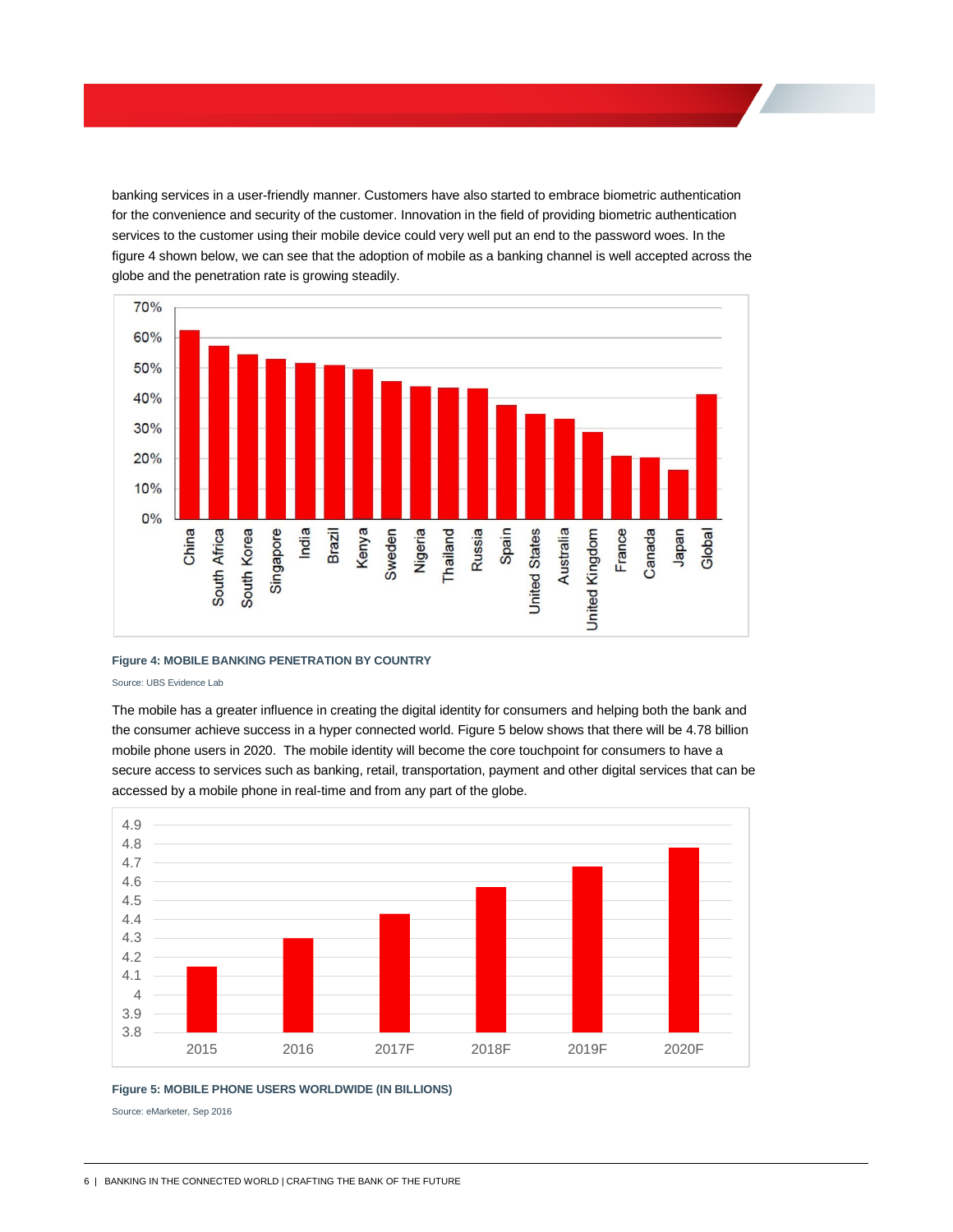Banks are now heading towards being proactive and investing a lot into digital transformation to understand their customers better and thereby giving them a better customer experience. Banks need to gear up and decipher the data from all customer activities such as social media, online buying and other transactions across the various channels such as the cell phone, tablets, ATMs, customer support conversations, the visits to the bank branches and use of credit and debit cards. Banks need to empower themselves to have a 360 degree view of their customers in order to serve them at the right time and at the time of need. How well do you know your customer? - The bank that answers this question will be the bank, which will reap the rewards.

#### **2. Shift towards Industrialized Services**

The financial sector is undergoing an industrialization transformation and this shift towards industralized financial services has seen a positive reposnse and is well accepted by market. Industrialization is all about standardizing, automating the processes, leveraging technology and adopting lean operating models in order to compete and thrive in the financial market.



#### **Figure 6: FIVE PRINCIPLES OF BANKING INDUSTRIALISATION**

Source: Deloitte: Industrialization Report, August 2016

As shown in figure 6, the banking industralisation can be aligned perfectly with the following five principles as stated in the Deloitte Banking Industralization 2016 report<sup>3</sup>::

- 1. Front-to-back Service Alignment
- 2. Distinct Process Orientation
- 3. Cultural Shift
- 4. Resource Optimisation
- 5. Value Chain Decomposition

Let us now briefly discuss on how these 5 principles impact the momentum of changing the financial space into the industralization realm.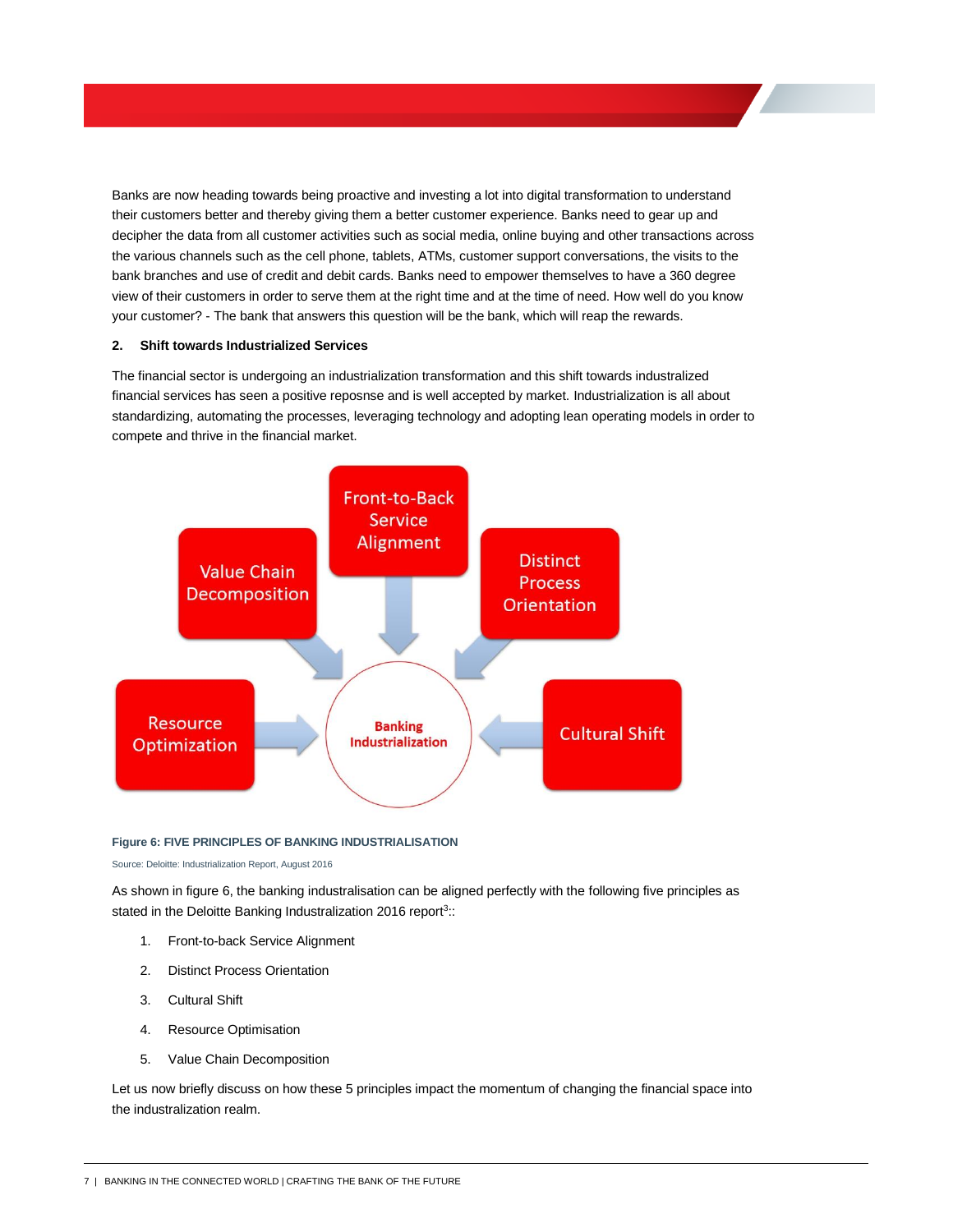#### **1. Front-to-Back Service Alignment:**

Financial institutions need to started operating by reviewing the complete front-to-back processes along the banking value chain thereby increasing the throughput of client and service operations. This also empowers financial institutions to improve the service quality, availabilty and process restructuring for optimum efficiency. For example: Inorder for financial institutions to have a stong customer centric focus they need to provide their customers with an intuitive front-end such as paperless customer onboarding while delivering a best-of-breed back-office processing system which uses big data analytics and leveraging robots for repetitive processes for their financial services. Also digital methods should be used by the financial firm for all standard front-to-back office processes and data processing. The financial firms need to have continous improvement audits and most importantly aim to standardise processes across the financial institution.

#### **2. Distinct Process Orientation:**

When building new bank models or revamping the exisitng models, the financial firm should structure it around strong processes. The productivity needs to be consistently regulated to imporve the defined processes. Financial firms should offer standardized products and services, reduce duplicate offerings and leverage open architecture principles.

#### **3. Cultural Shift:**

The cultural shft gets really challengeing when it comes to the point where the financial firm needs to set a particular mind-set among its staff to Instil a distinct mind-set among staff to know the importance of productivity and change process. Employees should be intimated and their involvement is crucial in the early stage of the optimization process. Employees need act as the change agents and the employees that suggest ideas towards imporving the culture should be rewarded. Hierarchy levels must be reduced inorder to optimize the control over the subordinates. Most of the common business tasks should be centralized for better effenciency and the organization flow should be structured in a manner that enables crossfunction communications, aglity and rapid decision making.

#### **4. Resource Optimization:**

Resource optimization is achieved by having a performance management process in place. It becomes quite difficult to manage the recources if there is no measurement being carried out. For example, analytics can be introduced by the financial firm to measure everything such as the value of the customer, performance of the customer, the cost needed to costs needed to serve the customer, allocation of resources for creating the products and serving to customers. Key perfomance indicators (KPIs) should be linked to employees and the rewards should be based on the review of the KPIs. Even the employee workspaces can be optimized to enhance innovation, team work and collaboration.

#### **5. Value Chain Decomposition:**

The banking value chain needs to being evaluated on a continous basis wherein applications that have reached their end of life should are retired. Other areas of the financial institutions that need focus for the decomposition of the value chain is by leveraging systems that have features such as multi-product and multi-entity, by reducing software customisation, IT infrastructure optimization, implementing software as a service model, etc. Value chain decomposition should be done systematically by evaluating the core strenghts of the financial institution thereby creating a competitive advantage.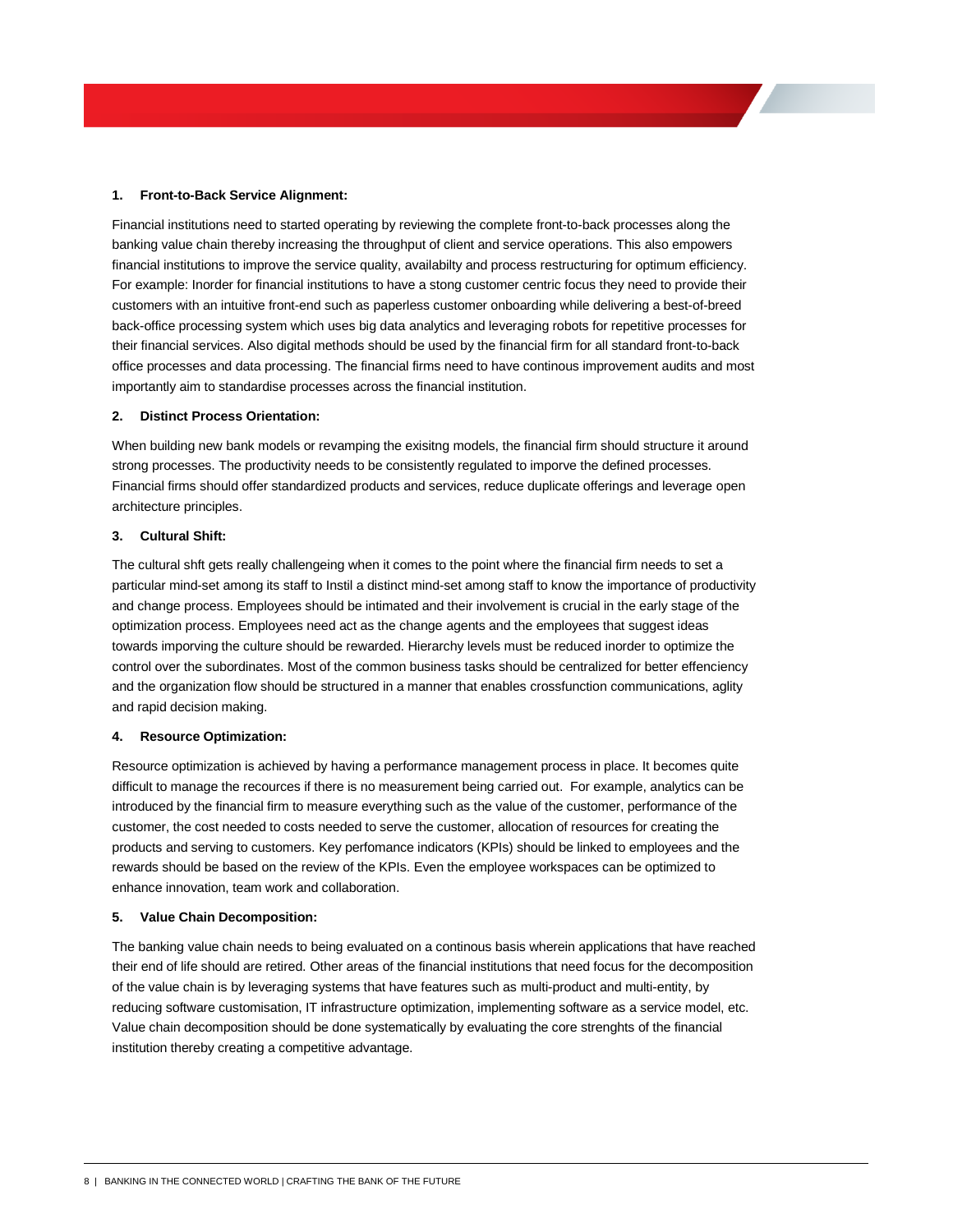Apart from standardizing the banking processes that we discussed earlier in the 5 principles of banking industrialization section, the banking sector is also seeing a positive trend towards standardization in regards to the standardizing of the information exchange protocols. This move of standardizing the information exchange protocols will helps the banks and the third party service providers to work in unison to meet the growing needs of the customer. Figure 7 depicts the key benefits that a financial institution can achieve with industrialization. 88% of the banks stated that industrialization will reduce their costs and 69% stated that it would also speed up innovation.



#### **Figure 7: BENEFITS OF BANKIING INDUSTRALIZATION**

Source: Deloitte Industrialization Report 2016

The standardization of the information exchange protocols have also driven the global regulations towards industrialization. Regulations and compliance at a global level have started catering to the entire hyper connected ecosystem comprising of Banks, FinTechs and Non-Banks. Such hyper connected ecosystems provide an opportunity for banks to have a partnership with third parties directly. Payment Service Directive (PSD2) in Europe, Financial Conduct Authority (FCA) in United Kingdom, Financial Services Commission in South Korea, Monetary Authority of Singapore and Economic Committee of Australia are some of the global regulations that are working towards industrialization of the banking sector.

Technology initiatives such as Open APIs, Open banking and ISO20022 have opened the doors for the entire banking sector to collaborate, leverage the strengths, use the customer data, innovate, create new products, and work towards a common goal, i.e. providing a frictionless banking experience to its customers.

#### **3. Ubiquity through Partnership**

Banks are no longer the sole players to deliver financial products and services. There is a FinTech alternative for almost every bank product and service. FinTechs are delivering better customer experience what the traditional banks could not with the help of technology. Banks have seen the potential and power of using technology when serving the present and future customers and according to the Hyper Finance 2017 report by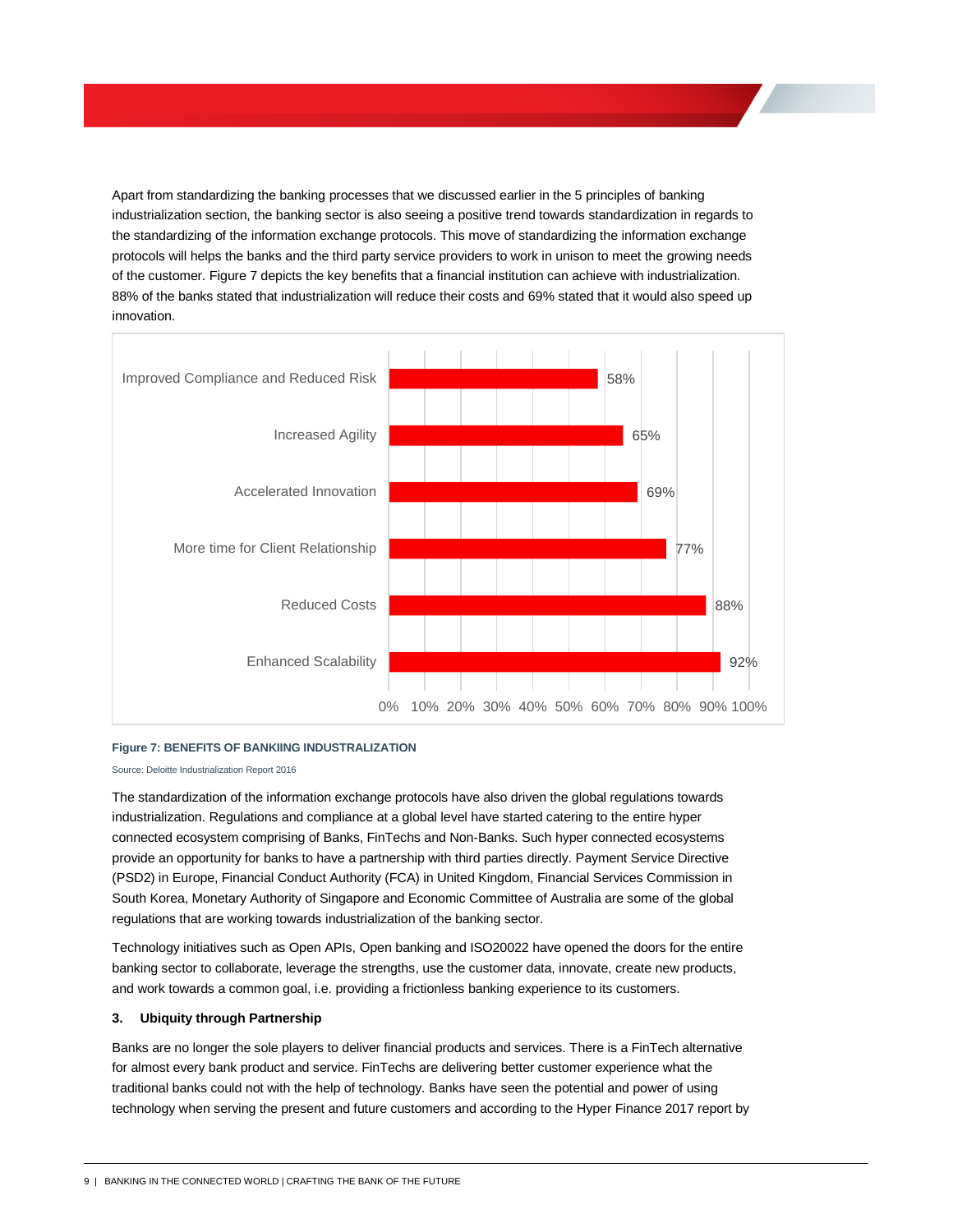Simmons & Simmons<sup>2</sup>, 48% of the banking firms stated that they have used the approach of collaborating with FinTech firms to help improve their digital innovation capabilities. According to the DeNovo's research from PwC, 82% of traditional financial organizations stated a plan to increase collaboration with fintech companies in the next three to five years. Moreover, the research further stated that almost 50% of financial services firms are planning to acquire fintech startups over the same period. The statistics provided by Simmons & Simmons and PwC clearly tells us that banks are in a dire need for collaborating with FinTech firms.

The World Retail Banking Report 2017 published by Capgemini in collaboration with Efma also stated that Fintech firms are more likely to provide consumers with better banking experiences than traditional banks. Even though traditional banks can create similar technology platforms, products and services that are being offered by FinTech companies, they are opting for the partnership model. The reasons for opting for this model can be many such as time that will be spend developing the digital capabilities, rival banks already serving the market by partnering with FinTech firms, or it could be to have a competitive advantage to gain the market share. The partnership between banks and FinTechs is happening at a rapid pace wherein both parties bring in their core strengths and ideas thereby creating customer centric banking services and products.

APIs play a pivotal role in the formation of the partnerships between banks and third parties. APIs in simple words is the medium of communication between software applications. However, they also hold the key, which needs to be harnessed for developing innovative banking solutions. Figure 8 below clearly depicts the collaboration between the banks and FinTechs using APIs and the benefits that come along when banks and FinTechs form a partnership.



#### **Figure 8: API COLLABORATION BETWEEN BANKS AND FINTECHS**

Source: capgemini Financial Services Analysis, 2017

As stated in the World Retail Bank Report, there are three types of APIs which can help the hyper connected financial ecosystem to build partnerships:

**Private APIs**: Traditional banks have been using private APIs to facilitate data flow for their internal operations. They control the bank's operating systems, reduce friction between systems and enhance operations.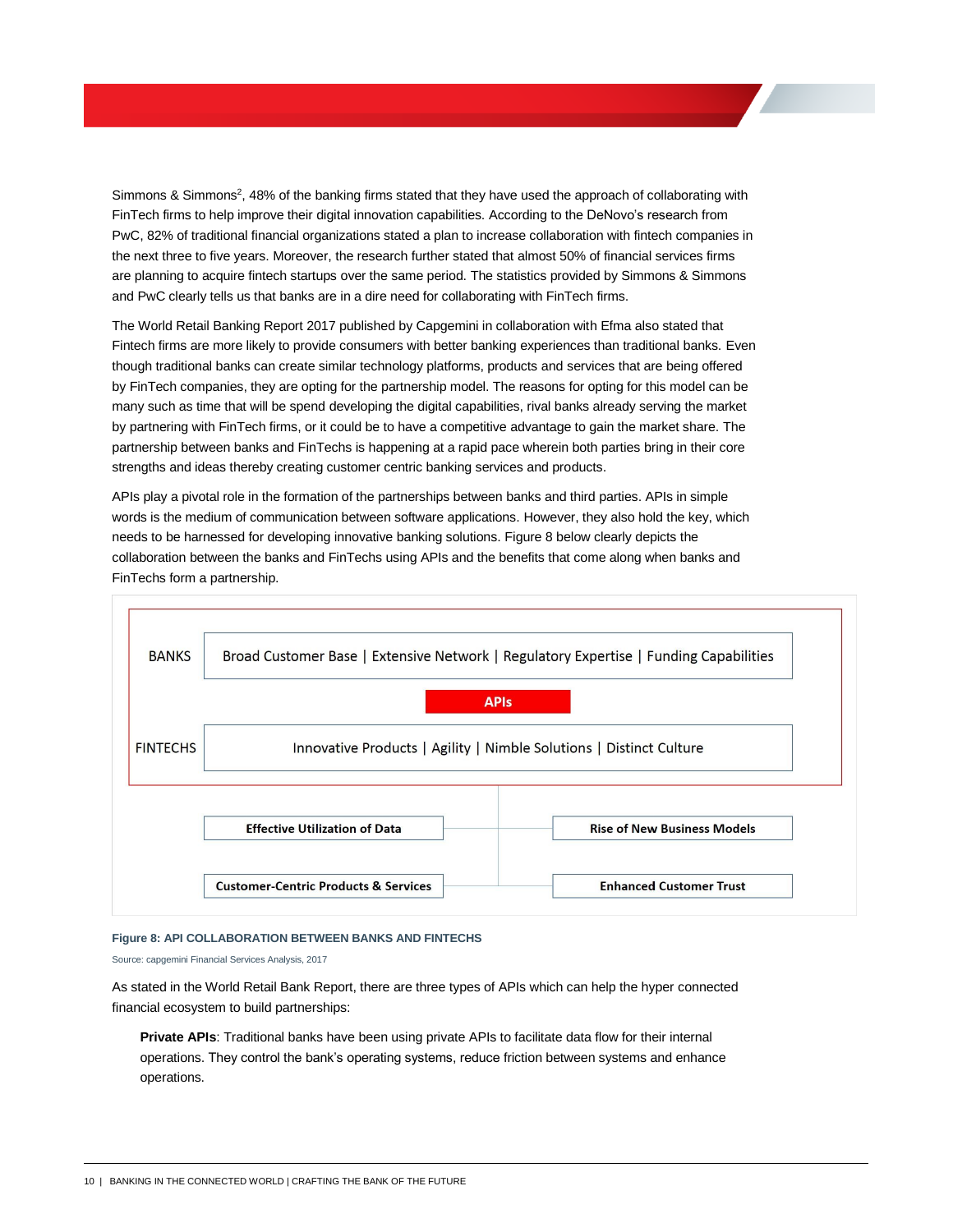**Partner APIs**: They are highly customized APIs that enable banking processes between multiple banking entities. They are utilized when a tight integration with banks and third parties is established through partnership. They help financial institutions to expand their business by introducing new innovative products and services, improving customer experience by launching new channels.

**Open APIs:** Open APIs are functional and made available to third parties that have not signed any form of partnership with the bank. In this scenario, the flow of data happens in a controlled manner between the parties. Security is a major concern is this type of API structure.

#### **4. Differentiation by Narrow Service Focus**

This scenario can be defined in simple words as spotting a niche segment in the market and developing products and services that caters specifically to the niche market. Narrow focus is what made the FinTech companies to innovate, gain dominance and have a large pie of the market in the area of their offering. Many product and services in banks' value chain can now be substituted with Fintech's. There are FinTechs for every financial product and service offered by traditional banks and this narrow service focus is what has created the differentiation in the financial market. According to the PwC research, banks were asked the question as to which financial activities they believe their customers already conduct with FinTech companies. Figure 9 shows that FinTech is showing great dominance in the payments and fund transfer services.



#### **Figure 9: BANK'S CUSTOMERS DOING BUSINESS WITH FINTECHS (BANK BELIEFS)**

#### Source: PwC

FinTechs have chosen the narrow service path thereby giving customers the choice to choose the best players that best suits their needs. FinTechs companies range from handling payments, P2P transfers, lending, wealth management, current and savings account, cryptocurrency and much more. Financial institutions that operate by focusing on a narrow segment tend to have a strong competitive advantage.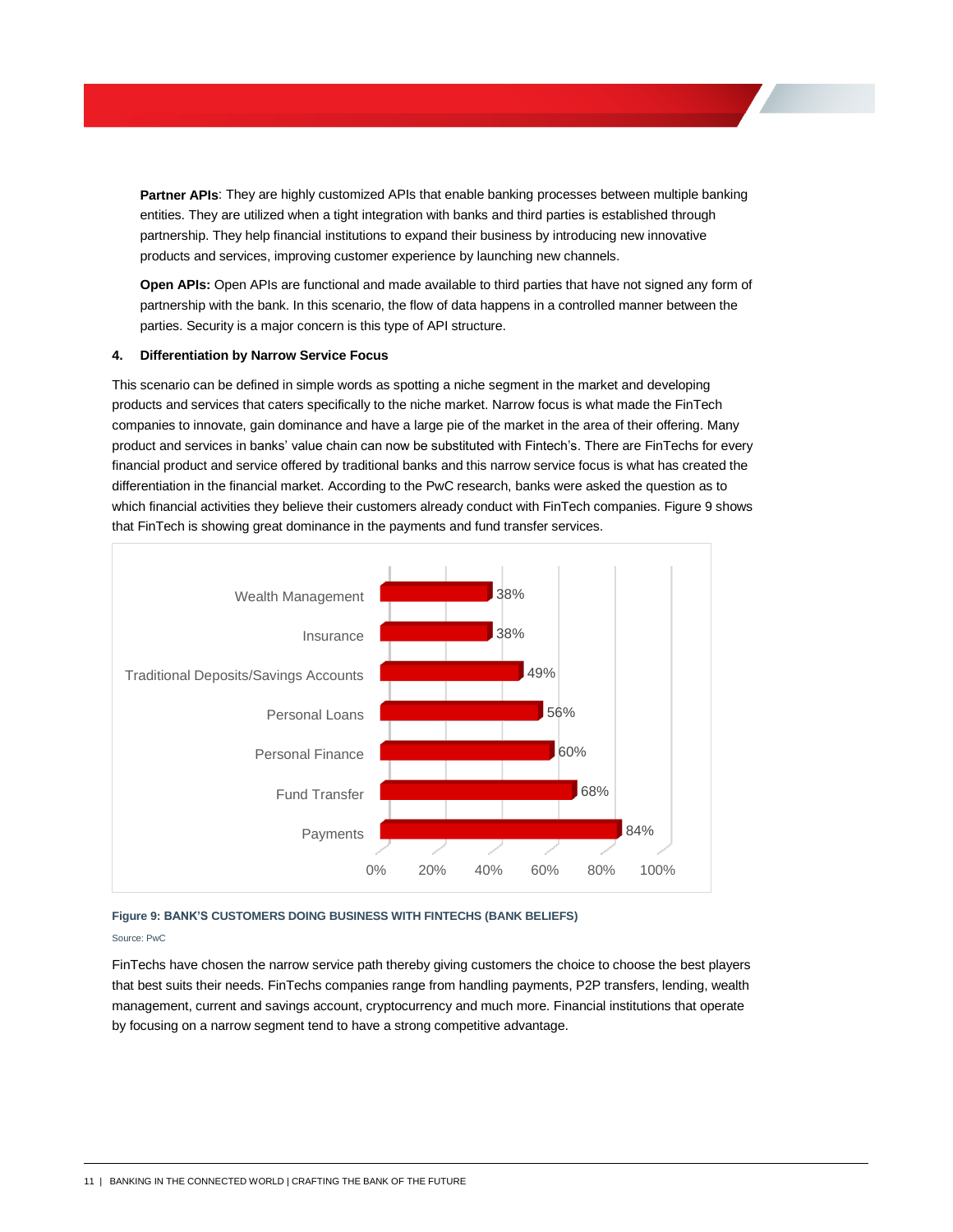# Crafting the Bank of the Future

<span id="page-13-0"></span>Waves of digital disruption are fueling the convergence of technology and people. Growing sophistication of social connectivity and peer networks are reshaping the global marketplace, right from consumer behavior to new business models. This unprecedented level of interconnectedness between people, organizations and devices is defining the hyper connected world. Fintechs are indigenous to this hyper connected economy leading the way for socialization of financial services.

These accelerated digital transformations in the global economy have stimulated the resurgence of industrialized information sharing in financial services. If banks are to stay relevant in this hyper connected ecosystem they must embrace collaborations as a strategic response to Fintech disruption. Banks must own the hyper connected ecosystem and take advantage of the opportunities it offers, either as an active participant or as a platform enabler.

In the figure 10 below, we see the three core pivots needed to craft the bank of the future:



#### **Figure 10: THREE CORE PIVOTS FOR CRAFTING THE BANK OF THE FUTURE**

Let us now go in depth and understand the three pivots.

#### **1. Componentization:**

Banks need specialized building blocks for authoring their transformation story. The componentization strategy will enable the banks to start with a narrow service focus and be a specialist in that domain. This can be achieved by choosing a specific banking product portfolio available on the market to drive the progressive transformation conversation by orchestrating componentized solutions according to their strategic needs.

Banks can have a head start with rapid specialization with the 'co-deployment' plan by opting for a shrink wrapped solution pre-fabricated with best-of-breed capabilities and multiple options of co-deployment tailored for distinct transformational strategies. The other option is 'Bank in a box' where in the bank can opt for a pre-baked shrink wrapped solution with accelerator packs, designed to work as a single unified off-the-shelf plug-n-play solution for banks investing in a one-stop end-to-end engine. Lastly, banks can opt for the 'standalone' model where it can choose to start being a specialist in one area of banking such as payments and plan a progressive transformation by adding other banking components later such as lending, limits and collaterals, etc.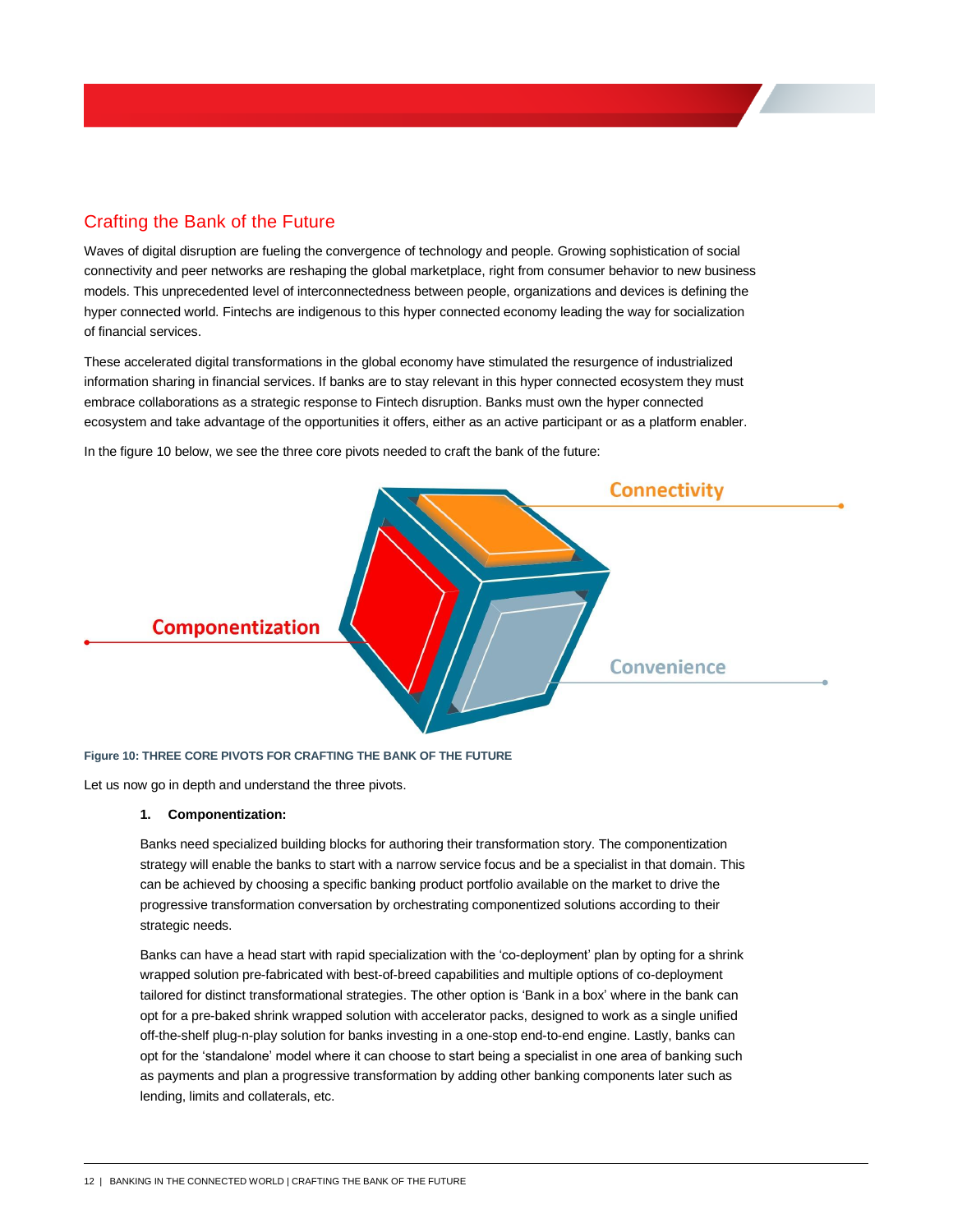#### **2. Connectivity:**

Banks need a connected architecture with collaborative options across third-party service providers, technology and data thereby delivering rich and targeted experiences more securely, rapidly and cost effectively through Open APIs and Partner APIs. The connected architecture should enable banks to securely collaborate and innovate with third parties, while remaining in control and defining the ecosystem, it chooses to operate.

#### **3. Convenience:**

Banks need to offer differentiated experience based on evolving identities, while providing ubiquity of service and intelligent decision making to promote convenience. The financial hyper connected ecosystem should provide the customer with seamless customer experience from any contextual reference point and through any channel in near real-time. The bank needs to adapt quickly by choosing the right transformation strategy by leveraging its APIs, gaining insights from customer data, partnering with third parties thereby providing a high level of convenience to its customers. In simple words, banks should ensure on-demand accessibility, respond rapidly to market dynamics, and provide service to its customers 24/7.

### Future Banking Business Models

As the banking sector is becoming totally absorbed with new advanced technologies and regulations, the possibilities are endless in terms of innovation. This adoption of technology and regulation has fostered the banking industry to carve a path for new banking business models. Banks need to decide the role they want to play in the future by making a decision on the banking business model that best suits their requirements. In the figure 11 below, we can see the five different types of business models, which the banks can opt for in the future.



**Figure 11: FUTURE BANKING BUSINESS MODELS**

#### **Intra-Bank**

In this model, the banks continue their operations in the traditional manner wherein they manage their own products and services and delivery channels. The intra-bank business model is highly asset intensive and bound to incur low profit margins. The manufacturing and distributing of all of their products and services is solely handled by the bank itself, which can result in being an unsustainable proposition for the banks adopting this model. They also continue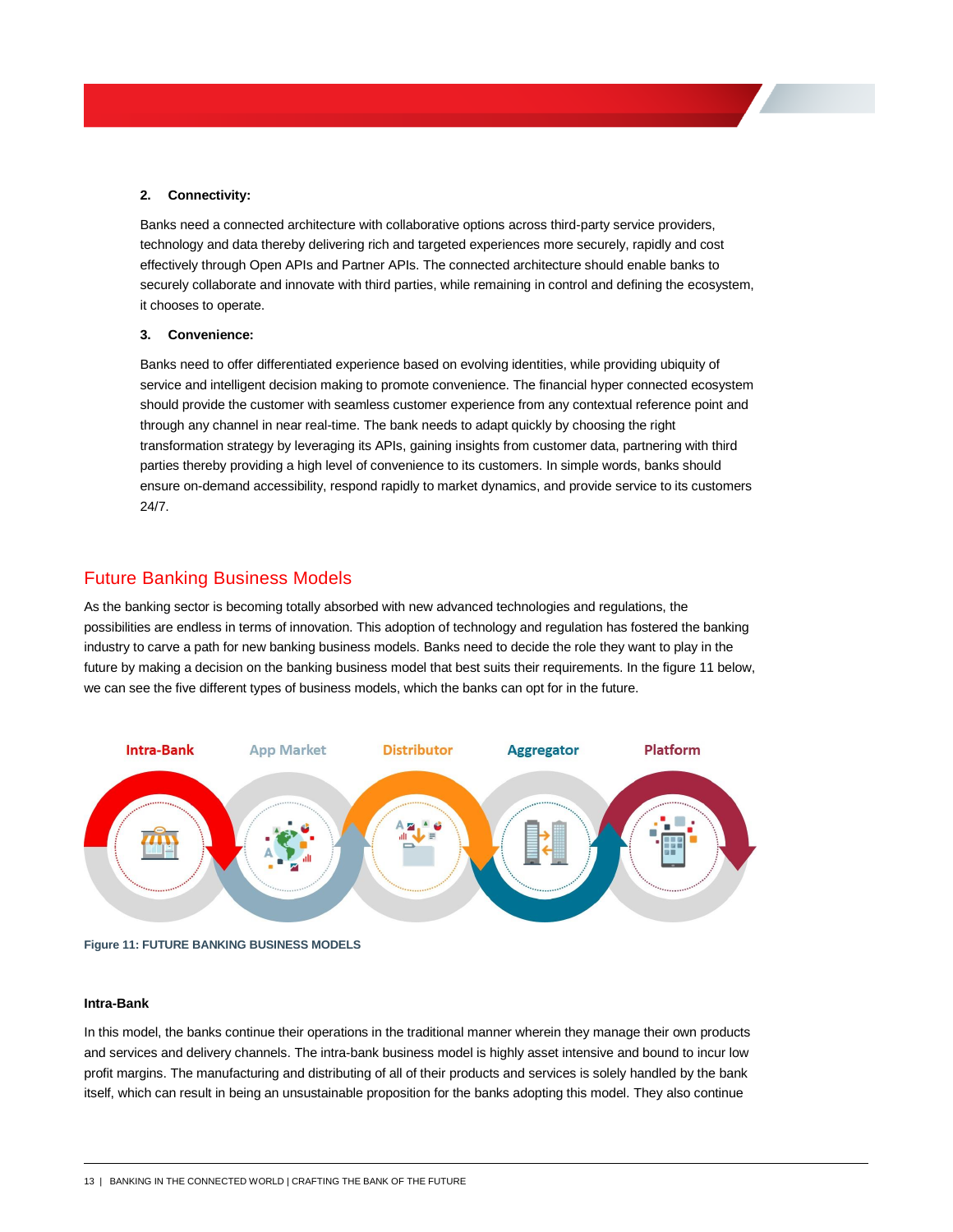to use APIs as a channel for their own bank products. Adopting this model would mean that the bank would require to remain competitive in the banking ecosystem and meet the demands of their customers when the competition in the open API market starts to rise.

#### **App Market**

In this model, the banks expose their data to third-party developers through Open APIs. This opens the doors for the entire banking ecosystem to step in and innovate. The bank can charge the third party developers as and when the API calls take place. Banks and the third party developers can also opt for the revenue share deal. In this model, a win-win situation is created between both the parties and the onus lies on the relationship between them.

#### **Distributor**

In this model, banks stop from product and service development and focus only on the distribution aspect. Banks can also plan to integrate external services with their own offerings. In simple words, banks collaborate with third parties, bundle products or directly use the third party's product and then distribute them through their own existing channels such as mobile and internet. The bank adopting this distributor model can also benefit by becoming a third party provider to other banks and other financial institutions for meeting their various business needs. The bank gains new customers adopting this model and a share of the revenue earned from the third party service providers.

#### **Aggregator**

In this model, the bank becomes the distributor for financial products and services. The bank starts functioning by aggregating multiple APIs from financial service providers into a single API. In simple words, the bank would not create financial products and services but source them from various partners and earns revenue by taking into account the service and transaction fees.

Banks adopting this model will not have to bear the costs of research and development in making products or comply with regulatory bodies making this model the most profitable among others. Even though this banking model positions itself towards high profits and being less asset intensive, it will be difficult for the bank to defend itself in the market.

#### **Platform**

In this model, the bank offers open banking platform by exposing their APIs to other institutions. In simple words, banks will now give permission to other companies to develop, collaborate and serve their customers. The banks and the third parties both benefit with this model because of the collaborative effort to bring out enhanced product offerings, better distribution, building the financial ecosystem and fostering innovation.

Regulations such as PSD2 will make banks become a platform for banking by providing APIs to access data. This model will allow consumers to remain the owner and control their accounts. The customers are in a position to give permission to different apps and organizations that are willing to help them manage and lead a better financial life, such as with personal finance management, bill payments, investments, expense reporting, etc. Thus, the platform banking model seems like the best path towards sustainable growth and high profits.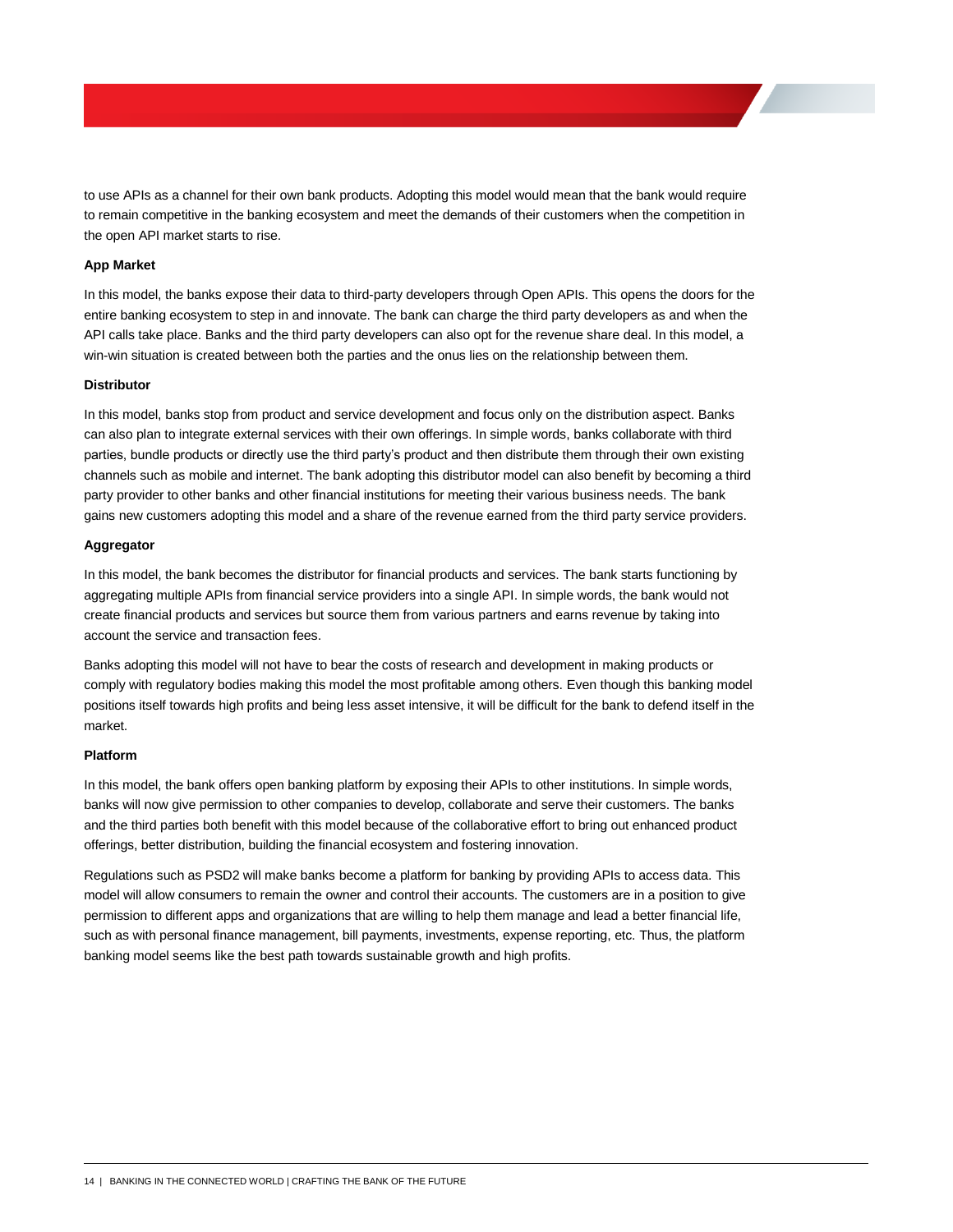# **Conclusion**

In a connected society where shared platforms for digital transactions are forged on momentum and mobility, conventional strategies for isolated growth are no longer viable. Banks need to scale up and lock step with the emerging levels of hyper connectivity. A hyper connected bank builds tightly integrated partnerships with FinTechs, non-banks, and correspondents and brings innovative solutions faster to market, enables ubiquitous services across touchpoints and creates differentiation with a strong focus on specialized services while offering complete banking solutions. Initiatives like PSD2 and Open bank project have come at the right time to foster the relationship between banks and FinTechs.

## References

- 1. <http://www.pwc.com/fintechreport>
- 2. <https://hyper-finance.com/app/uploads/2017/04/SimmonsSimmons-Hyperfinance-Report-INT.pdf>
- 3. [https://www2.deloitte.com/content/dam/Deloitte/ch/Documents/financial-services/ch-deloitte-fs-en](https://www2.deloitte.com/content/dam/Deloitte/ch/Documents/financial-services/ch-deloitte-fs-en-industrialisation-in-banking.pdf)[industrialisation-in-banking.pdf](https://www2.deloitte.com/content/dam/Deloitte/ch/Documents/financial-services/ch-deloitte-fs-en-industrialisation-in-banking.pdf)